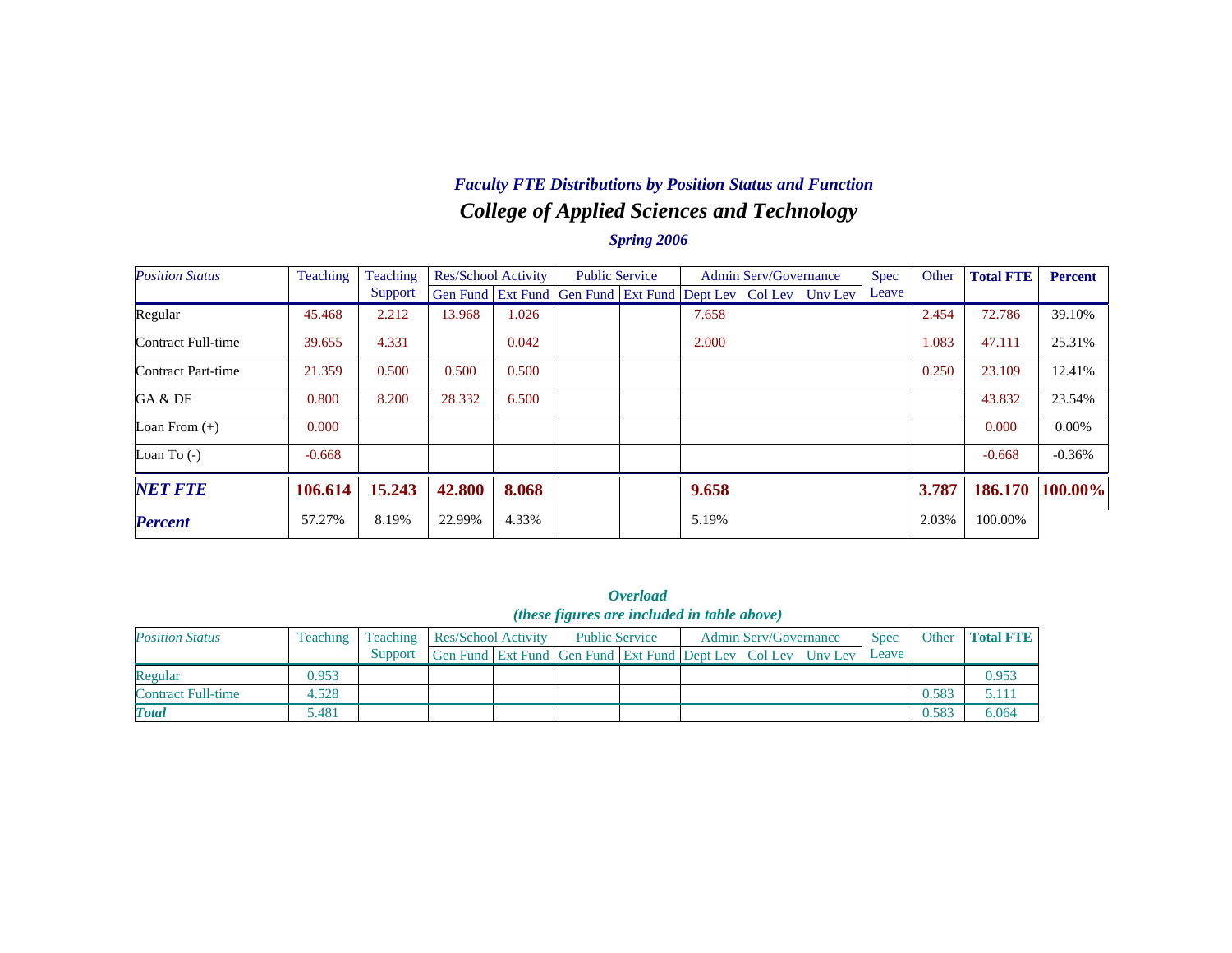## *College of Architecture and Planning Faculty FTE Distributions by Position Status and Function*

| <b>Position Status</b> | Teaching | Teaching | Res/School Activity |        | <b>Public Service</b>                                        |       | <b>Admin Serv/Governance</b> |       | <b>Spec</b> | Other | <b>Total FTE</b> | <b>Percent</b> |
|------------------------|----------|----------|---------------------|--------|--------------------------------------------------------------|-------|------------------------------|-------|-------------|-------|------------------|----------------|
|                        |          | Support  |                     |        | Gen Fund Ext Fund Gen Fund Ext Fund Dept Lev Col Lev Unv Lev |       |                              |       | Leave       |       |                  |                |
| Regular                | 28.500   | 0.500    | 7.636               | 1.468  |                                                              | 4.750 | 1.750                        | 0.500 |             |       | 45.104           | 56.72%         |
| Contract Full-time     | 4.583    |          | 0.750               |        |                                                              | 0.500 | 0.250                        |       |             |       | 6.083            | 7.65%          |
| Contract Part-time     | 3.834    |          |                     |        |                                                              |       |                              |       |             |       | 3.834            | 4.82%          |
| GA & DF                |          | 5.750    | 3.250               | 8.000  | 3.000                                                        | 2.250 | 1.750                        |       |             |       | 24.000           | 30.18%         |
| Loan From $(+)$        | 0.750    |          |                     |        |                                                              |       |                              |       |             |       | 0.750            | 0.94%          |
| Loan To $(-)$          | $-0.250$ |          |                     |        |                                                              |       |                              |       |             |       | $-0.250$         | $-0.31%$       |
| <b>NET FTE</b>         | 37.417   | 6.250    | 11.636              | 9.468  | 3.000                                                        | 7.500 | 3.750                        | 0.500 |             |       | 79.521           | 100.00%        |
| <b>Percent</b>         | 47.05%   | 7.86%    | 14.63%              | 11.91% | 3.77%                                                        | 9.43% | 4.72%                        | 0.63% |             |       | 100.00%          |                |

|                        |          |          |                            |                                                              | <i><b>Overload</b></i> |                              |             |                   |
|------------------------|----------|----------|----------------------------|--------------------------------------------------------------|------------------------|------------------------------|-------------|-------------------|
|                        |          |          |                            | <i>(these figures are included in table above)</i>           |                        |                              |             |                   |
| <b>Position Status</b> | Teaching | Teaching | <b>Res/School Activity</b> | <b>Public Service</b>                                        |                        | <b>Admin Serv/Governance</b> | <b>Spec</b> | Other   Total FTE |
|                        |          | Support  |                            | Gen Fund Ext Fund Gen Fund Ext Fund Dept Lev Col Lev Unv Lev |                        |                              | Leave       |                   |
| Regular                | 0.979    |          |                            |                                                              |                        |                              |             | 0.979             |
| <b>Total</b>           | 0.979    |          |                            |                                                              |                        |                              |             | 0.979             |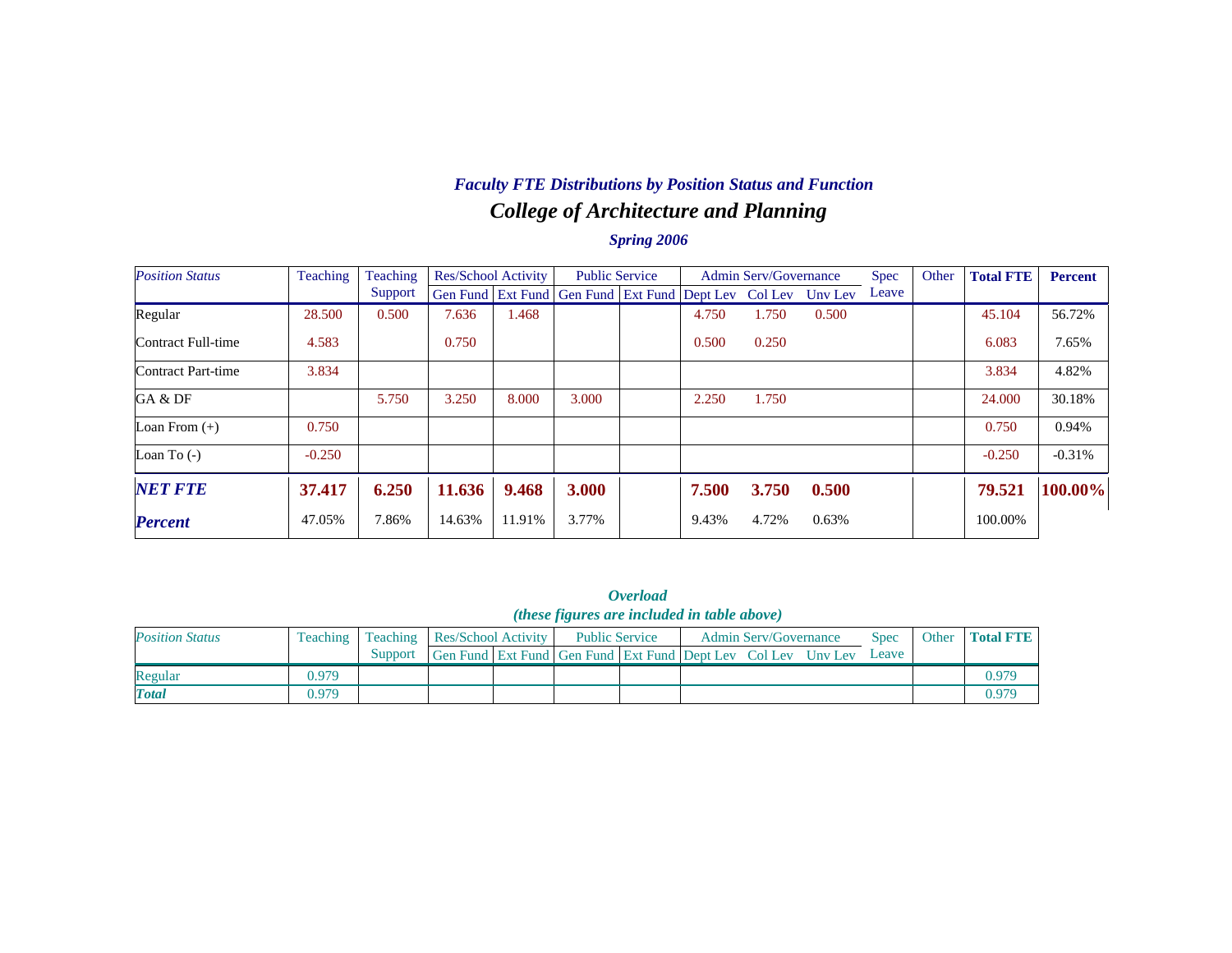# *College of Business Faculty FTE Distributions by Position Status and Function*

| <b>Position Status</b> | Teaching | Teaching | Res/School Activity |       | <b>Public Service</b>                                        |       | <b>Admin Serv/Governance</b> |       | <b>Spec</b> | Other | <b>Total FTE</b> | <b>Percent</b> |
|------------------------|----------|----------|---------------------|-------|--------------------------------------------------------------|-------|------------------------------|-------|-------------|-------|------------------|----------------|
|                        |          | Support  |                     |       | Gen Fund Ext Fund Gen Fund Ext Fund Dept Lev Col Lev Unv Lev |       |                              |       | Leave       |       |                  |                |
| Regular                | 48.917   | 0.750    | 15.292              | 0.550 |                                                              | 2.000 | 0.200                        | 0.500 | 1.250       | 0.541 | 70.000           | 65.75%         |
| Contract Full-time     | 11.000   |          | 0.500               |       |                                                              |       |                              |       |             |       | 11.500           | 10.80%         |
| Contract Part-time     | 9.750    |          |                     |       |                                                              |       |                              |       |             |       | 9.750            | 9.16%          |
| GA & DF                |          | 15.000   |                     |       |                                                              |       |                              |       |             |       | 15.000           | 14.09%         |
| Loan From $(+)$        | 0.800    |          |                     |       |                                                              |       |                              |       |             |       | 0.800            | 0.75%          |
| Loan To $(-)$          | $-0.590$ |          |                     |       |                                                              |       |                              |       |             |       | $-0.590$         | $-0.55%$       |
| <b>NET FTE</b>         | 69.877   | 15.750   | 15.792              | 0.550 |                                                              | 2.000 | 0.200                        | 0.500 | 1.250       | 0.541 | 106.460          | 100.00%        |
| <b>Percent</b>         | 65.64%   | 14.79%   | 14.83%              | 0.52% |                                                              | 1.88% | 0.19%                        | 0.47% | 1.17%       | 0.51% | 100.00%          |                |

|                        |          |          |                     |                                                              | <i><b>Overload</b></i> |                              |             |       |                  |
|------------------------|----------|----------|---------------------|--------------------------------------------------------------|------------------------|------------------------------|-------------|-------|------------------|
|                        |          |          |                     | ( <i>these figures are included in table above</i> )         |                        |                              |             |       |                  |
| <b>Position Status</b> | Teaching | Teaching | Res/School Activity | <b>Public Service</b>                                        |                        | <b>Admin Serv/Governance</b> | <b>Spec</b> | Other | <b>Total FTE</b> |
|                        |          | Support  |                     | Gen Fund Ext Fund Gen Fund Ext Fund Dept Lev Col Lev Unv Lev |                        |                              | Leave       |       |                  |
| Contract Full-time     | 0.500    |          |                     |                                                              |                        |                              |             |       | 0.500            |
| <b>Total</b>           | 0.500    |          |                     |                                                              |                        |                              |             |       | 0.500            |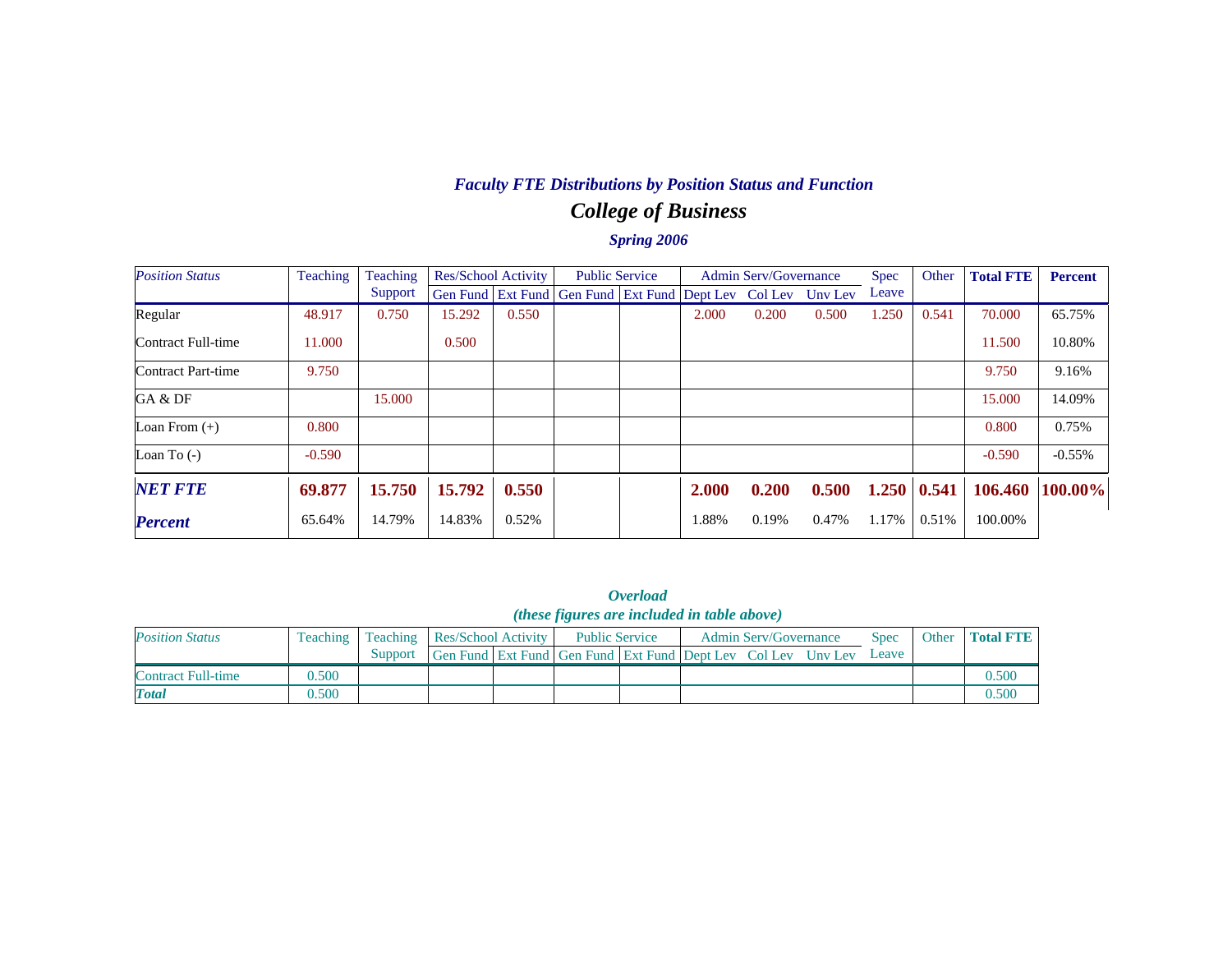# *College of Comm, Info & Media Faculty FTE Distributions by Position Status and Function*

| <b>Position Status</b> | Teaching | Teaching | Res/School Activity |       | <b>Public Service</b>                                |       | <b>Admin Serv/Governance</b> |         | <b>Spec</b> | Other | <b>Total FTE</b> | <b>Percent</b> |
|------------------------|----------|----------|---------------------|-------|------------------------------------------------------|-------|------------------------------|---------|-------------|-------|------------------|----------------|
|                        |          | Support  |                     |       | Gen Fund   Ext Fund   Gen Fund   Ext Fund   Dept Lev |       | Col Lev                      | Unv Lev | Leave       |       |                  |                |
| Regular                | 23.422   | 3.300    | 7.991               | .250  | 0.800                                                | 2.290 | 0.355                        | 0.050   |             | 0.792 | 40.250           | 38.17%         |
| Contract Full-time     | 22.579   | 0.536    | 1.822               |       | 0.000                                                | 0.750 | 0.250                        |         |             | 0.833 | 26.770           | 25.39%         |
| Contract Part-time     | 10.665   | 0.752    |                     |       |                                                      |       |                              |         |             |       | 11.417           | 10.83%         |
| GA & DF                | 9.752    | 14.748   | 1.500               | 0.250 | 0.250                                                |       |                              |         |             |       | 26.500           | 25.13%         |
| Loan From $(+)$        | 2.000    |          |                     |       |                                                      |       |                              |         |             |       | 2.000            | 1.90%          |
| Loan To $(-)$          | $-1.500$ |          |                     |       |                                                      |       |                              |         |             |       | $-1.500$         | $-1.42%$       |
| <b>NET FTE</b>         | 66.918   | 19.336   | 11.313              | 1.500 | 1.050                                                | 3.040 | 0.605                        | 0.050   |             | 1.625 | 105.437          | $100.00\%$     |
| <b>Percent</b>         | 63.47%   | 18.34%   | 10.73%              | 1.42% | 1.00%                                                | 2.88% | 0.57%                        | 0.05%   |             | 1.54% | 100.00%          |                |

|                        |          |         |                                |       |                                                              | <i><b>Overload</b></i> |  |       |  |       |
|------------------------|----------|---------|--------------------------------|-------|--------------------------------------------------------------|------------------------|--|-------|--|-------|
|                        |          |         |                                |       | ( <i>these figures are included in table above</i> )         |                        |  |       |  |       |
| <b>Position Status</b> | Teaching |         | Teaching   Res/School Activity | Other | <b>Total FTE</b>                                             |                        |  |       |  |       |
|                        |          | Support |                                |       | Gen Fund Ext Fund Gen Fund Ext Fund Dept Lev Col Lev Unv Lev |                        |  | Leave |  |       |
| Regular                |          |         |                                | 0.250 |                                                              |                        |  |       |  | 0.250 |
| Contract Full-time     | 0.770    |         |                                |       |                                                              |                        |  |       |  | 0.770 |
| <b>Total</b>           | 0.770    |         |                                | 0.250 |                                                              |                        |  |       |  | 1.020 |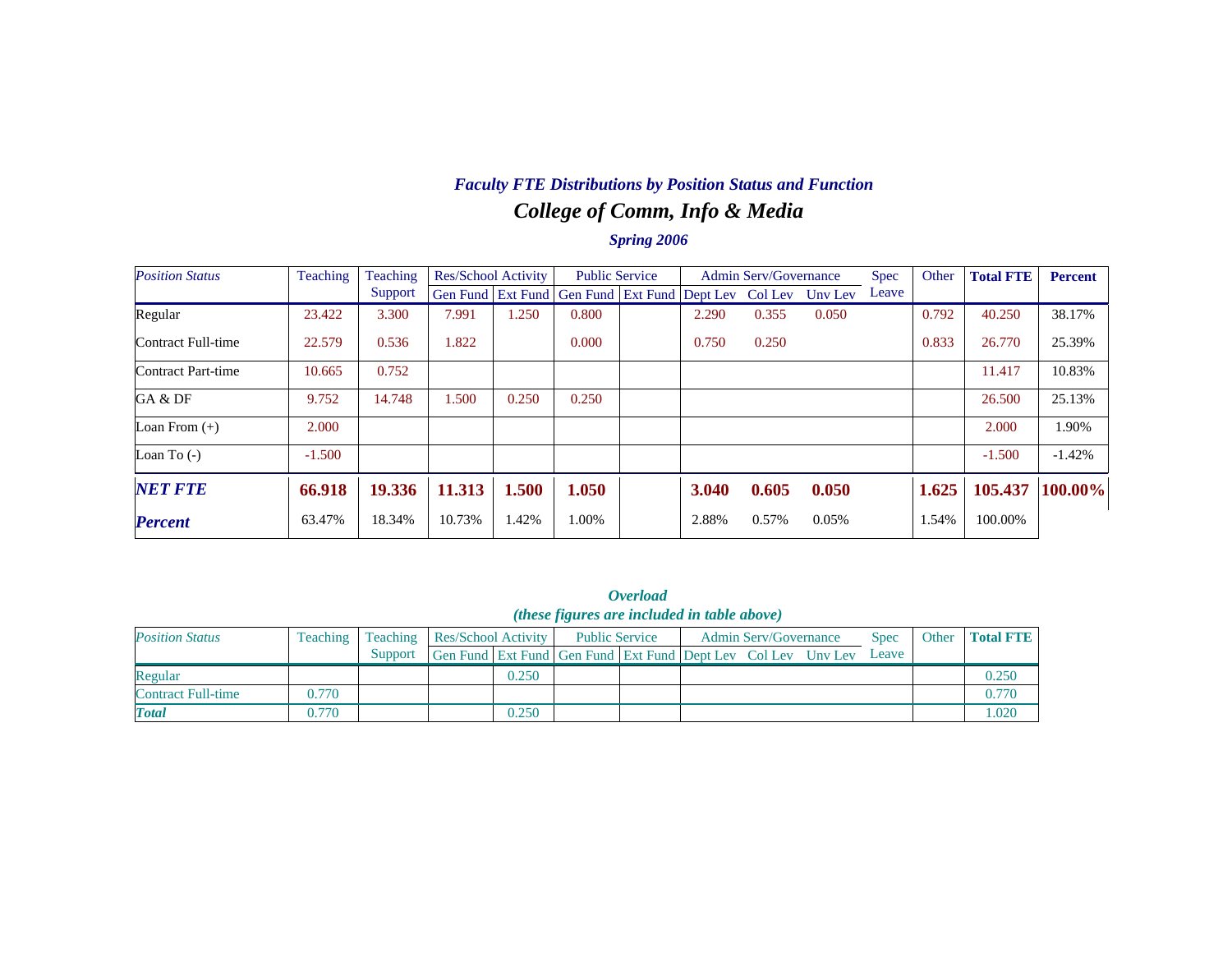# *College of Fine Arts Faculty FTE Distributions by Position Status and Function*

| <b>Position Status</b> | Teaching | Teaching | <b>Res/School Activity</b> |       | <b>Public Service</b>                                        |       | <b>Admin Serv/Governance</b> |          | <b>Spec</b> | Other | <b>Total FTE</b> | <b>Percent</b> |
|------------------------|----------|----------|----------------------------|-------|--------------------------------------------------------------|-------|------------------------------|----------|-------------|-------|------------------|----------------|
|                        |          | Support  |                            |       | Gen Fund   Ext Fund   Gen Fund   Ext Fund   Dept Lev Col Lev |       |                              | Unv Lev  | Leave       |       |                  |                |
| Regular                | 66.537   | 4.329    | 3.658                      | 0.834 | 0.250                                                        | 3.893 | 0.000                        | 0.000    | 2.666       | 1.333 | 83.500           | 60.49%         |
| Contract Full-time     | 21.084   | 1.417    | 0.749                      |       |                                                              | 0.750 | 0.000                        | 0.000    |             |       | 24,000           | 17.39%         |
| Contract Part-time     | 8.708    |          |                            |       |                                                              |       |                              |          |             |       | 8.708            | 6.31%          |
| GA & DF                | 4.741    | 14.573   | 2.500                      | 1.500 |                                                              |       |                              |          |             |       | 23.314           | 16.89%         |
| Loan To $(-)$          | $-1.484$ |          |                            |       |                                                              |       |                              |          |             |       | $-1.484$         | $-1.08%$       |
| <b>NET FTE</b>         | 99.586   | 20.319   | 6.907                      | 2.334 | 0.250                                                        | 4.643 | 0.000                        | 0.000    | 2.666       | 1.333 | 138.038          | 100.00%        |
| <b>Percent</b>         | 72.14%   | 14.72%   | 5.00%                      | 1.69% | 0.18%                                                        | 3.36% | $0.00\%$                     | $0.00\%$ | 1.93%       | 0.97% | 100.00%          |                |

|                        |                 |                                |                                                                    | <i>(these figures are included in table above)</i> |  |                              |             |                 |
|------------------------|-----------------|--------------------------------|--------------------------------------------------------------------|----------------------------------------------------|--|------------------------------|-------------|-----------------|
| <b>Position Status</b> | <b>Teaching</b> | Teaching   Res/School Activity |                                                                    | <b>Public Service</b>                              |  | <b>Admin Serv/Governance</b> | <b>Spec</b> | Other Total FTE |
|                        |                 | Support                        | Gen Fund Ext Fund Gen Fund Ext Fund Dept Lev Col Lev Uny Lev Leave |                                                    |  |                              |             |                 |
| Regular                | 0.500           |                                |                                                                    |                                                    |  |                              |             | 0.500           |
| <b>Total</b>           | 0.500           |                                |                                                                    |                                                    |  |                              |             | 0.500           |

*Overload*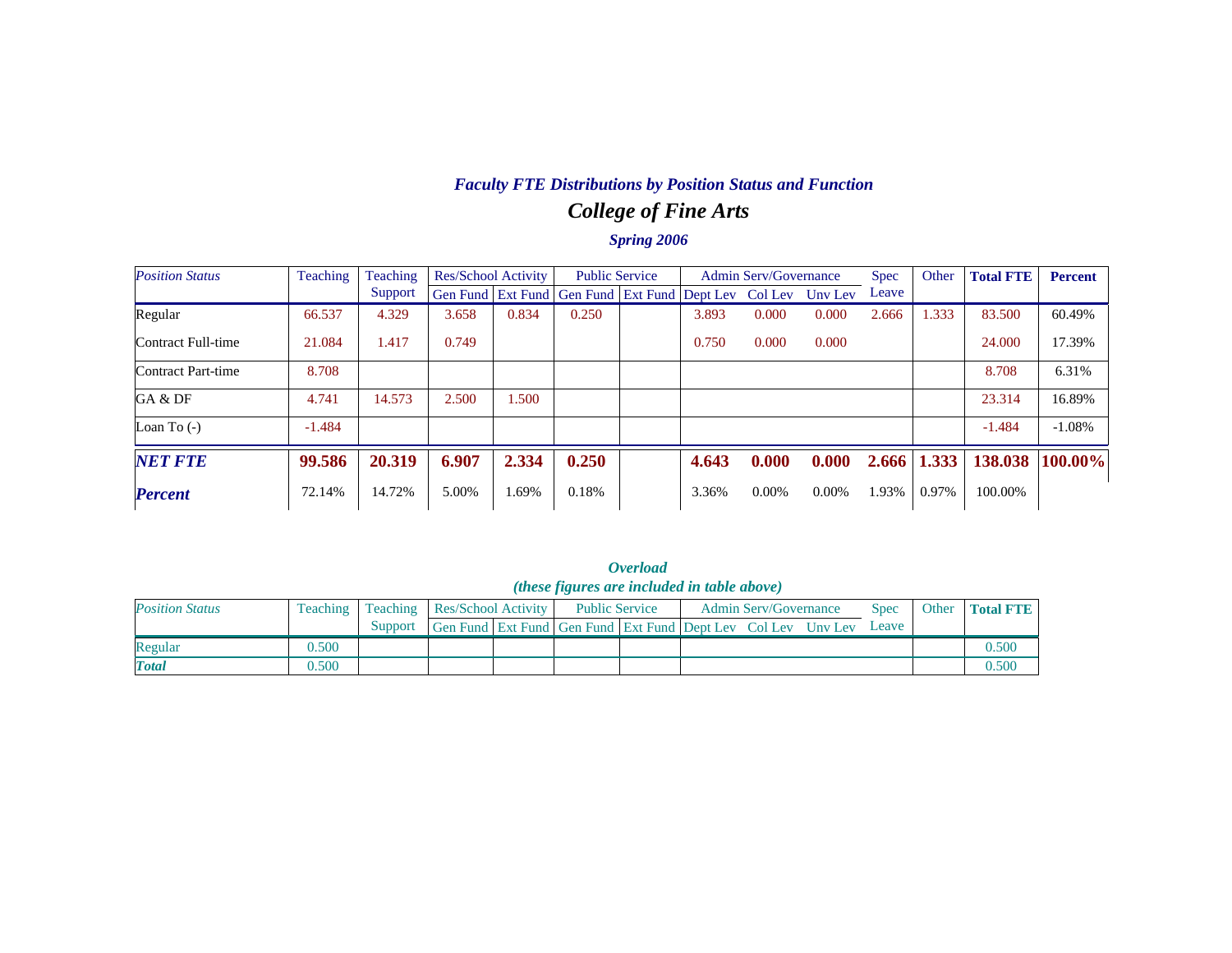## *College of Sciences and Humanities Faculty FTE Distributions by Position Status and Function*

| <b>Position Status</b> | Teaching | Teaching | Res/School Activity |        | <b>Public Service</b>                                                |       |        | <b>Admin Serv/Governance</b> |       | <b>Spec</b>        | Other | <b>Total FTE</b> | <b>Percent</b> |
|------------------------|----------|----------|---------------------|--------|----------------------------------------------------------------------|-------|--------|------------------------------|-------|--------------------|-------|------------------|----------------|
|                        |          | Support  |                     |        | Gen Fund   Ext Fund   Gen Fund   Ext Fund   Dept Lev Col Lev Unv Lev |       |        |                              |       | Leave              |       |                  |                |
| Regular                | 168.561  | 1.329    | 61.380              | 6.300  | 1.250                                                                |       | 18.562 |                              | 1.500 | 10.062             | 1.767 | 270.711          | 45.22%         |
| Contract Full-time     | 120.428  | 0.750    | 1.250               | 0.330  |                                                                      |       | 2.731  |                              | 1.920 |                    | 0.980 | 128.389          | 21.44%         |
| Contract Part-time     | 91.970   | 0.250    | 0.250               | 0.500  |                                                                      |       | 0.750  |                              | 0.250 |                    |       | 93.970           | 15.70%         |
| GA & DF                | 11.359   | 68.959   | 19.750              | 4.500  | 0.100                                                                | 0.250 |        |                              |       |                    | 0.250 | 105.168          | 17.57%         |
| Loan From $(+)$        | 3.104    |          |                     |        |                                                                      |       |        |                              |       |                    |       | 3.104            | 0.52%          |
| Loan To $(-)$          | $-2.627$ |          |                     |        |                                                                      |       |        |                              |       |                    |       | $-2.627$         | $-0.44%$       |
| <b>NET FTE</b>         | 392.795  | 71.288   | 82.630              | 11.630 | 1.350                                                                | 0.250 | 22.043 |                              |       | 3.670 10.062 2.997 |       | 598.715          | $100.00\%$     |
| <b>Percent</b>         | 65.61%   | 11.91%   | 13.80%              | 1.94%  | 0.23%                                                                | 0.04% | 3.68%  |                              | 0.61% | 1.68%              | 0.50% | 100.00%          |                |

|                           |          |          |                            |                                                              | <i><b>Overload</b></i> |       |                              |             |       |                  |
|---------------------------|----------|----------|----------------------------|--------------------------------------------------------------|------------------------|-------|------------------------------|-------------|-------|------------------|
|                           |          |          |                            | ( <i>these figures are included in table above</i> )         |                        |       |                              |             |       |                  |
| <b>Position Status</b>    | Teaching | Teaching | <b>Res/School Activity</b> | <b>Public Service</b>                                        |                        |       | <b>Admin Serv/Governance</b> | <b>Spec</b> | Other | <b>Total FTE</b> |
|                           |          | Support  |                            | Gen Fund Ext Fund Gen Fund Ext Fund Dept Lev Col Lev Unv Lev |                        |       |                              | Leave       |       |                  |
| Regular                   | 3.583    |          |                            |                                                              |                        | 0.125 |                              |             | 0.083 | 3.791            |
| <b>Contract Full-time</b> | 14.140   |          |                            |                                                              |                        |       |                              |             |       | 14.140           |
| Loan From $(+)$           | .250     |          |                            |                                                              |                        |       |                              |             |       | 1.250            |
| <b>Total</b>              | 18.973   |          |                            |                                                              |                        | 0.125 |                              |             | 0.083 | 19.181           |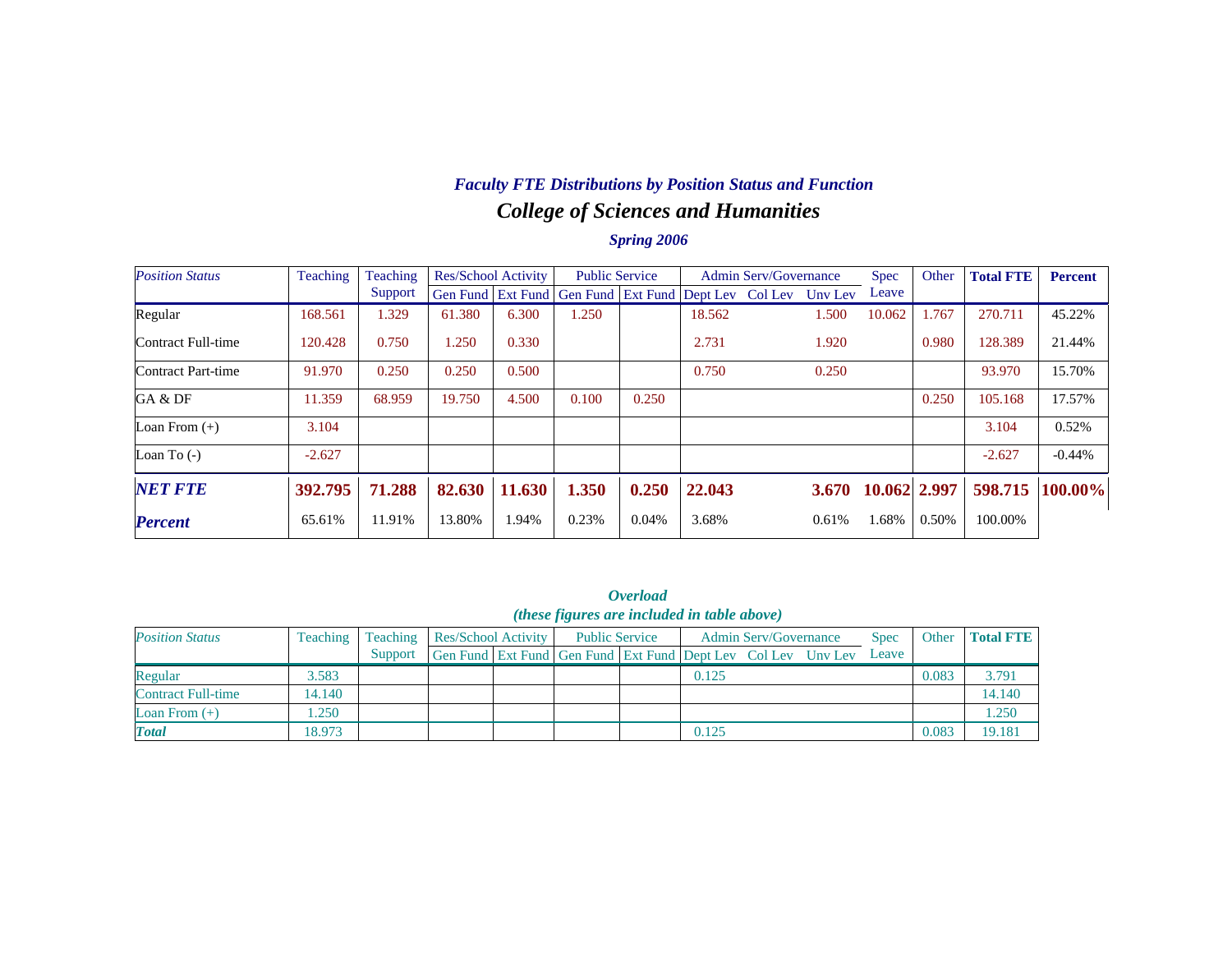### *Teachers College Faculty FTE Distributions by Position Status and Function*

| <b>Position Status</b> | Teaching | Teaching | Res/School Activity |       | <b>Public Service</b>      |  | <b>Admin Serv/Governance</b> |         |         | Spec  | Other | <b>Total FTE</b> | <b>Percent</b> |
|------------------------|----------|----------|---------------------|-------|----------------------------|--|------------------------------|---------|---------|-------|-------|------------------|----------------|
|                        |          | Support  | Gen Fund Ext Fund   |       | Gen Fund Ext Fund Dept Lev |  |                              | Col Lev | Uny Lev | Leave |       |                  |                |
| Regular                | 45.706   | 1.584    | 20.245              | 2.430 | 1.000                      |  | 8.917                        | 1.084   | 0.250   | 0.000 | 1.116 | 82.332           | 41.63%         |
| Contract Full-time     | 29.249   | 0.333    | 0.500               |       | 0.250                      |  | 1.000                        | 0.250   |         |       | 3.000 | 34.582           | 17.49%         |
| Contract Part-time     | 25.178   |          | 2.000               |       |                            |  | 0.750                        |         |         |       |       | 27.928           | 14.12%         |
| GA & DF                | 3.667    | 16.750   | 18.917              | 6.000 | 3.333                      |  | 1.000                        |         |         |       | 1.583 | 51.250           | 25.91%         |
| Loan From $(+)$        | 4.509    |          |                     |       |                            |  |                              |         |         |       |       | 4.509            | 2.28%          |
| Loan To $(-)$          | $-2.838$ |          |                     |       |                            |  |                              |         |         |       |       | $-2.838$         | $-1.44%$       |
| <b>NET FTE</b>         | 105.471  | 18.667   | 41.662              | 8.430 | 4.583                      |  | 11.667                       | 1.334   | 0.250   | 0.000 | 5.699 | 197.763          | 100.00%        |
| <b>Percent</b>         | 53.33%   | 9.44%    | 21.07%              | 4.26% | 2.32%                      |  | 5.90%                        | 0.67%   | 0.13%   | 0.00% | 2.88% | 100.00%          |                |

|                           | <b>Overload</b><br>( <i>these figures are included in table above</i> ) |          |                            |  |                                                              |  |                              |       |  |             |       |                  |  |
|---------------------------|-------------------------------------------------------------------------|----------|----------------------------|--|--------------------------------------------------------------|--|------------------------------|-------|--|-------------|-------|------------------|--|
| <b>Position Status</b>    | Teaching                                                                | Teaching | <b>Res/School Activity</b> |  | <b>Public Service</b>                                        |  | <b>Admin Serv/Governance</b> |       |  | <b>Spec</b> | Other | <b>Total FTE</b> |  |
|                           |                                                                         | Support  |                            |  | Gen Fund Ext Fund Gen Fund Ext Fund Dept Lev Col Lev Unv Lev |  |                              |       |  | Leave       |       |                  |  |
| Regular                   | .916                                                                    |          |                            |  | 0.250                                                        |  | 0.250                        | 0.250 |  |             |       | 2.666            |  |
| <b>Contract Full-time</b> | .832                                                                    |          |                            |  | 0.250                                                        |  |                              |       |  |             |       | 2.082            |  |
| Loan From $(+)$           | 0.333                                                                   |          |                            |  |                                                              |  |                              |       |  |             |       | 0.333            |  |
| <b>Total</b>              | 4.081                                                                   |          |                            |  | 0.500                                                        |  | 0.250                        | 0.250 |  |             |       | 5.081            |  |